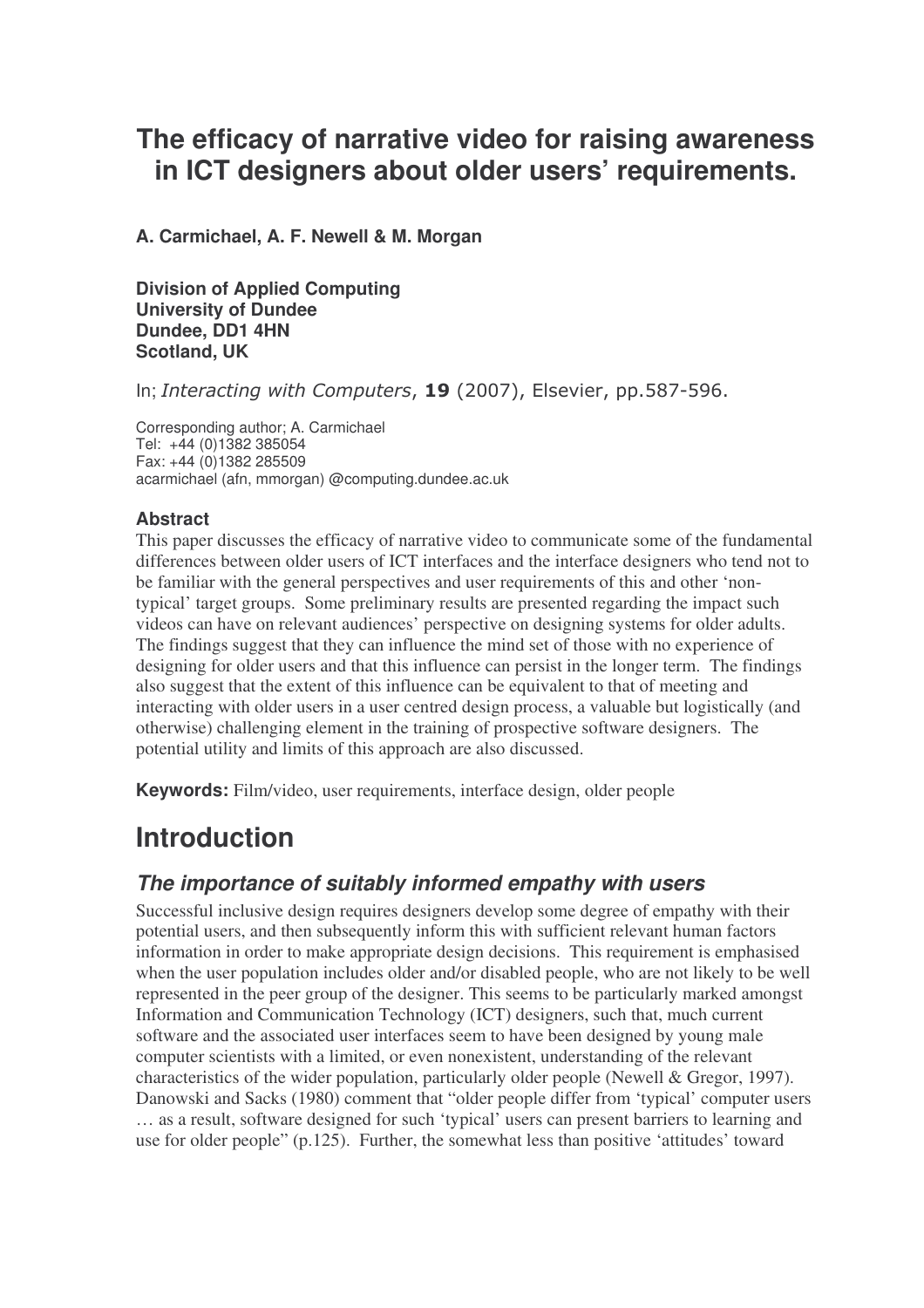ICT which many older people can have will tend to be very alien to the younger software engineer who is so proficient with and enamoured of digital technology that it is effectively inconceivable that others might not be. Thus, beyond the need to provide such designers with more specific human factors information about the needs, wants and capabilities of older (and other 'non-typical') users, it is important to raise their awareness about the disparity (from themselves) and the diversity of their potential users. It is only with such awareness that the potential for empathy can be realised and it is only such empathy that can provide the motivation to seek out and utilise suitable user information as the basis of more appropriate designs for more, and more diverse groups of users.

There are two distinct (but ultimately interrelated) ways that older people differ from 'typical' computer users. They are less likely to have the degree of familiarity (and hence, confidence) with digital technology that younger people do (e.g. Docampo-Rama et al, 2001). This will impact their potential ability to develop an understanding of the principles of operation, and their motivation to persevere if difficulties are encountered. Secondly, the physical, sensory and cognitive limitations brought about by ageing can add significant barriers to the use of computer (and computer-like) interfaces as they tend currently to be designed (Carmichael, 1999; Czaja & Lee, 2003). It can be seen that the combination of these types of factors can be particularly deleterious to a 'non-typical' user. That is to say, not accommodating their basic capabilities into the interface design increases the difficulties they will encounter, making it more likely that their (relatively fragile) confidence will be damaged which in turn increases the likelihood that they will 'give-up' (and consequently be even more convinced that they are 'too-old' to use this modern technology). In other words, people's entire relationship with technology can be negatively impacted simply because the relatively minor effects of age have not been taken into account in the design. Although a range of other capabilities are involved, it is untenable that the design of any predominantly visual interface would not address the diversity of the population's eyesight as this will cause difficulties for many people, older ones in particular.

For example, eyesight can be affected by a wide range of factors, some age-related and some not, which can have an equally wide range of impacts regarding the use of visual interfaces (Fozard, 1990). All older people have some minor visual impairments be they age related *per se* and/or added to by the effects of injury and/or disease. Advancing age can affect most optical parameters, each of which can have a disparate impact in regard to using visual displays and other visual aspects of the interface. Although many older people may not consider themselves 'Visually Impaired', they will find the use of 'typical' screen layouts much more difficult than they did when they were younger. Regardless of 'designing for older adults', awareness of (and accommodating for) such visual limitations will also be beneficial for 'typical' users in 'non-typical' situations (e.g. sub-optimum lighting conditions). Many older people (and other 'non-typical' users) will also have combinations of other minor impairments and these impairments may also interact with one another, creating, in effect, a more serious handicap (Carmichael, 1999; Newell & Gregor, 1997 & Gregor and Newell, 2001). Clearly it is important for designers to address such issues for the benefit of these user groups, and that by doing so benefits will also accrue for many 'typical' users in relatively more challenging usage contexts.

Beyond these issues of 'user ability', there are also significant challenges in achieving successful communication between designers and older people (another important foundation for empathy), again, particularly in the context of designing ICT. One example of this is jargon (and associated technological concepts, metaphors, etc.) used almost unavoidably by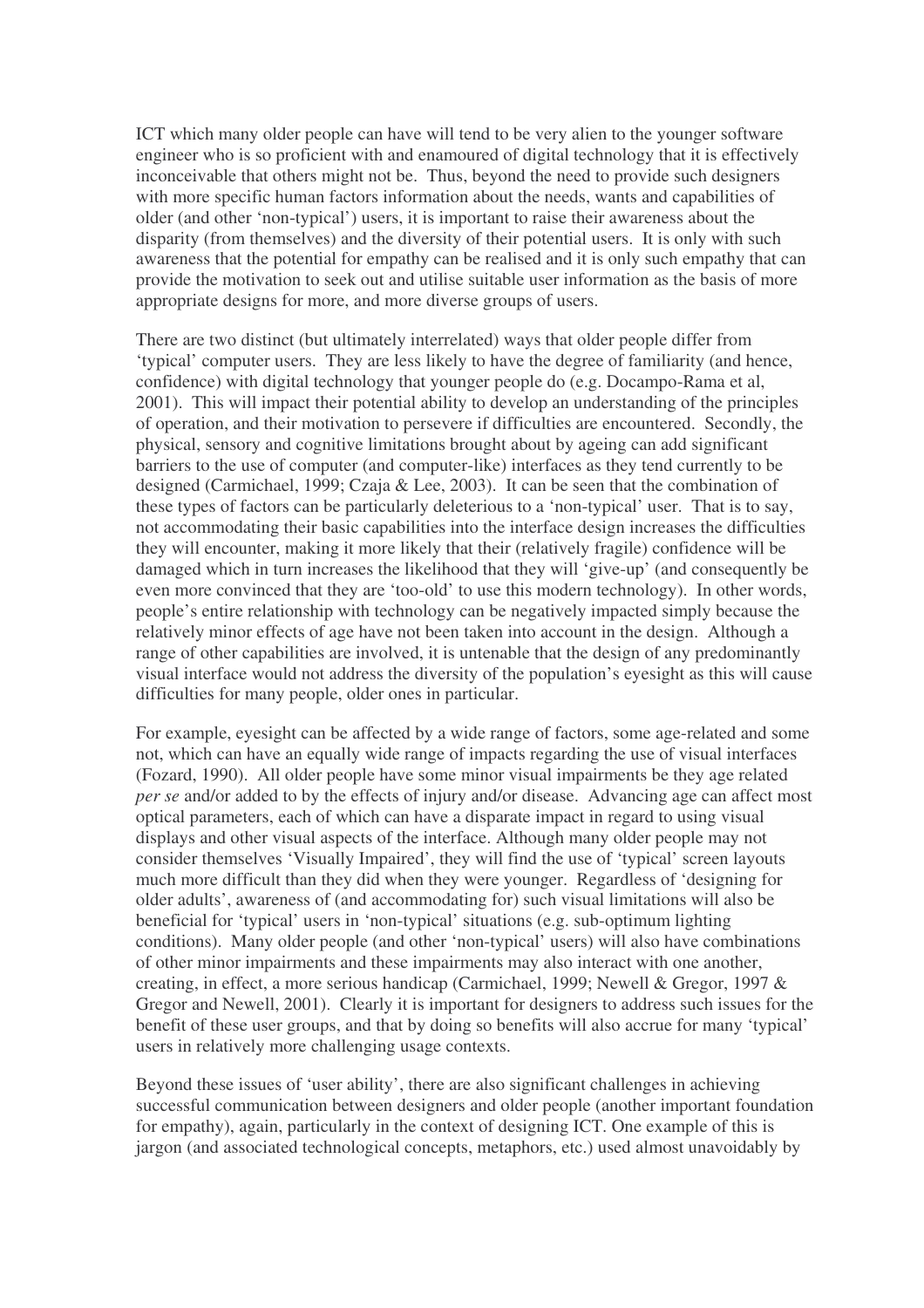technically proficient software designers, which many older (and other) users may be unfamiliar with or may misunderstand. This mismatch in understanding and the basic human urge to avoid looking 'ignorant' may be related to the general finding that older users tend to be positive about prototypes they are confronted with, even if they actually had difficulty using them, rather than give what might otherwise be a more objective view (Newell et al 2006b). It has also been identified that for many older people, if they do experience difficulty with 'modern technology', they will tend to blame themselves rather than the possibility of poor design (e.g. Hawthorn 2000; Rabbitt & Carmichael, 1994). Another important (and, again, possibly related) issue is that some older people's confidence regarding their ability to use technology can be very fragile, and it is vital from an ethical perspective not to put people in a position where whatever confidence they may have is put under threat (Gregor & Newell, 2001). These, and other issues, demonstrate that a variety of aspects of the communication channels between older people and designers about the design of ICT is far from straightforward (Zajicek, 2004 & 2005; Eisma et al. 2004).

The present paper focuses on the communication of relatively general insights about 'nontypical' users, in this instance older adults, to designers of ICT in a relatively efficient but informative and engaging way. This is important because, as indicated in the following section, such insights are currently available but their predominantly static and text based format limits their effective utility for many ICT designers. Although the UTOPIA Trilogy does contain some 'design guidance' the emphasis in the current study is less on information transmission and more on 'awareness raising', particularly in regard to the notion that potential users of technology are not the same as its designers. Other aspects of the communication channels between designers and 'non-typical' users, and the role theatrical techniques can play in this (Boal, 1995 and Dishman, 2003) and of which the UTOPIA Trilogy is but one element, are discussed further in (Newell et al, 2006a), wherein a comprehensive account of the motivation and process behind the Trilogy is given.

## *'Guidelines' about older users' requirements*

One approach to informing designers of the needs of older and disabled people within a design brief is the use of guidelines. Many such guidelines have been produced, including those based on accessibility standards for the Web (World Wide Web Consortium, 1998 & 1999; Office of the e-Envoy, 2002a, b & c) and more generalised guidance based on human factors principles in relation to the characteristics of older people (e.g. Carmichael, 1999; Hawthorn, 2000). There is also a body of HCI research information in the academic literature on the particular problems older people face using ICT systems (e.g. Coyne & Nielsen, 2002, Williamson et al 1997 & Hawthorne 2002). However, Robey and Markus (1998) report that many designers find these sorts of 'academic' sources of user information, "literally unreadable" (p 8). Similarly, Blomberg et al (2002) state that "re-presentation of observational data or lists of disconnected findings is not particularly useful as an aid to design" (p974). Further, many designers simply do not utilise such guidelines as do exist, and there is evidence suggesting that even when they are used, guidelines in isolation, have limited efficacy (Sloan et al 2002, Kelly 2002, Diaper & Worman 2003) and can often be inappropriately applied in the absence of broader knowledge about the context of the user population they relate to (Thatcher, 2003). Clearly, the mere availability of guidelines or equivalent information is not enough to ensure their utility, nor, it would seem, are the relevant legal imperatives (Gregor et al 2005). Another factor impacting the utility of such 'guidelines' may be that designers are typically visually oriented and much design education (and subsequent practice) is done by example. In contrast to this, most 'user' information is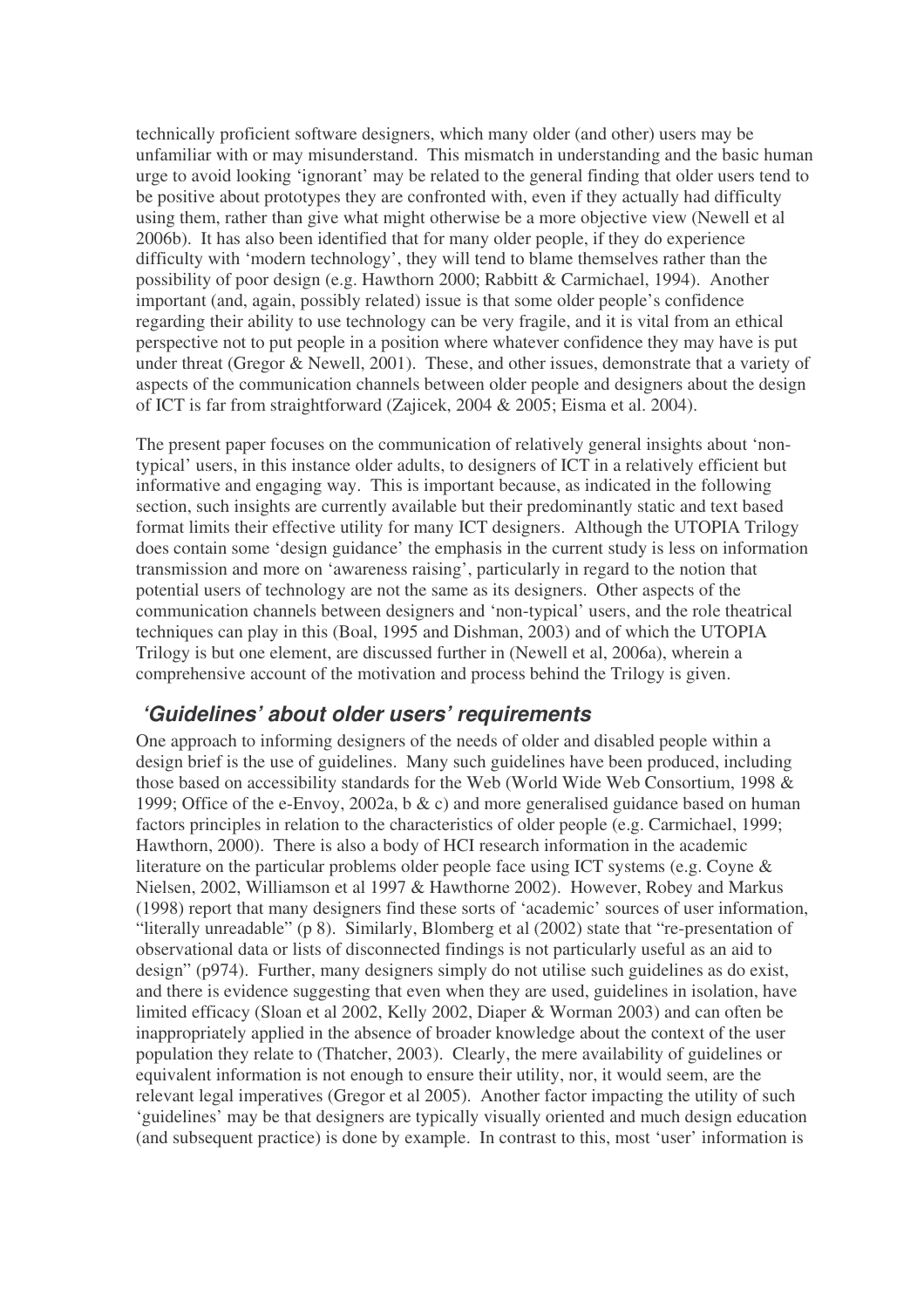presented in textual and numerical/tabulated form and requires a marked degree of interpretation if they are to be successfully incorporated into a design.

Another, distinct, approach being developed to inform designers about users (including the implications for design), focuses on this 'by example' preference and is based on 'claims' or 'patterns' that relate 'good' interface design elements in a brief but adequate context (e.g. Zajicek, 2005). This type of approach has great potential but is limited (currently at least) by being static and predominantly text based and is also likely to lag behind state-of-the-art design questions by being 'tried and tested' in the context of earlier product generations.

Thus, although a sizeable corpus of information exists about the abilities and requirements of 'non-typical' users such as older adults; much of this is currently unknown or considered effectively inaccessible by many designers and therefore is only of limited or nonexistent utility. It has also been argued that, given the information needs of 'interface' designers, there is a paucity of appropriate population based anthropometric data particularly in reference to older age groups (see for example; Charness and Bosman, 1990; Kelly and Kroemer, 1990). Thus there is also a need to gather data on relevant (to modern digital products) anthropometric parameters that include the full diversity of the population. While such data is potentially crucial, there would still remain the question of how to make it accessible and useful for designers. At least part of this would involve the designers being aware of their need for such information.

## *User Centred Design*

'User Centred Design' methodologies, and 'usability testing' were developed to provide ways in which designers can address the actual characteristics of their user population, and these have proved to be very useful in conventional software design (i.e. for 'typical' users), but, as Newell and Gregor (1997) have pointed out, such methodologies do not cater well for the much wider spread of characteristics that are embodied by 'the population', which includes older and disabled people. This is important as increasing numbers of interfaces are being developed where the 'target user group' is the entire population (e.g. WWW, DTV).

The wide ranging characteristics and functionality of older and disabled people, add to the diversity of the 'target population' making it difficult if not impossible to identify and select meaningfully 'representative' user samples and to produce 'universal' guidelines (Gregor & Newell, 2001). Newell and Gregor (2000) suggest that a new design paradigm should be developed which they describe as User Sensitive Inclusive Design. Based on the idea that "inclusive" is more achievable than "universal" or "for all", and that "sensitive", rather than "centred", identifies the lack of a truly representative sample of a user group (especially when that group is 'the general public') and thus the need to be sensitive to the diverse needs of a large group rather than be centred on the needs of a particular (and not necessarily representative) sub-group or, indeed, of some notional 'ideal', 'typical' user. The UTOPIA Trilogy aims to impart an initial basis for such 'sensitivity'.

Another approach commonly used in User Centred Design to foster designers' engagement with users is that of personas and scenarios (see for example, Cooper 1999; Carroll 1997, and Benyon & Macaulay, 2002). An important motivation in the development of these approaches was to help designers to break away from a mindset that (albeit implicitly) encourages them to essentially design for themselves (Keates, et al, 2000). However, personas and scenarios are limited by similar presentational factors as mentioned above for 'user data', by being static and essentially text based. Beyond this, and despite the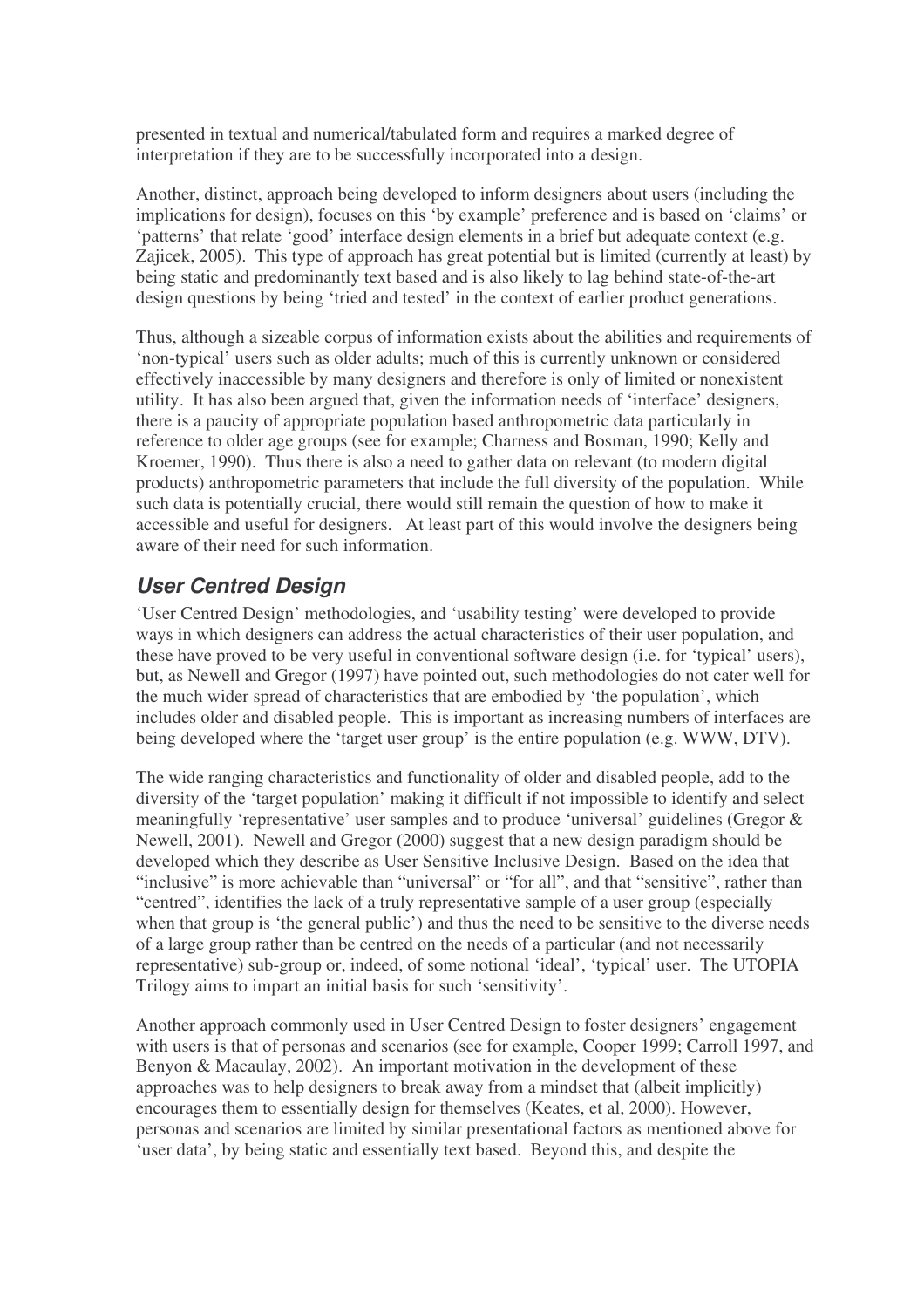undoubted benefits of this approach from the perspective of many designers, the suitability of personas and scenarios in reference to a diverse user group limit their ability to produce more 'inclusive' designs (Newell, et al, 2006b) although it is clear that there is something about the 'person' within a persona that promotes engagement and some degree of 'empathy' between the designer and their potential users. However the efficacy of such empathy is potentially offset by its focus on a (quasi) individual rather than on a relatively diverse group of individuals. The UTOPIA Trilogy aims to embody the combined strengths of personas and scenarios in a way that maintains a focus on a 'user group' rather than a 'user'.

From the above it can be seen that the development of effective methods for obtaining and presenting 'human factors' and other 'user requirements' information to designers in order for them to be optimally used has become a pressing issue, particularly in the context of the design of ICT that will be used by older people.

## *The UTOPIA Project*

The UTOPIA Project (Usable Technology for Older People: Inclusive and Appropriate; see http://www.computing.dundee.ac.uk/projects/UTOPIA) funded by the Scottish Higher Education Funding Council, was led by the University of Dundee and involved Abertay, Glasgow and Napier Universities. It is notable in this context, that this project shares a name (acronym not withstanding) with the seminal participatory design study in Sweden (see, for example, Bodker, et al [2000] and Newell, et al [2006a] for more on theatrical techniques for design, which has clear roots in participatory design and elsewhere). The Scottish UTOPIA project was established to examine a range of issues surrounding older people's use (or not) of modern technology. One aspect of this was the development of a volunteer panel of older people who act as surrogate users in a variety of capacities. A major objective of the project was to promote (to both academia and industry) the need for suitable types of technology to be appropriately designed for this group (Dickinson et al 2002 & Eisma et al 2003) an important element of which being the development of various tools and methods to support designers in achieving this.

## *The UTOPIA Trilogy*

An important strand of the work in UTOPIA was the development of video portrayals of some of the common challenges and difficulties older people can experience with modern technologies. This was motivated in large part by an earlier academic/industry collaboration to develop an easy to use e-mail system, during which the 'industry' designers had something of a 'road to Damascus' experience, but only after witnessing first-hand just how unsuitable his design was, evidenced by the complete bewilderment of a group of elderly users when faced with it, and despite thorough briefings in this regard from the academics involved. This particular issue and a fuller discussion of the collaborative project are given in Dickinson et al (2005). Based upon the marked influence of this experience on these designers, we commissioned the Foxtrot Theatre Company to produce a series of narrative based videos to illustrate the kinds of problems that many older people face with ICT (see Newell et al, 2006a, for more on this collaboration). The 'problems' depicted covered a range of the 'lifestyle', confidence, 'jargon' and 'user ability' issues touched upon above. The stories portrayed were an amalgamation and distillation of many older people's real experiences and the findings from various human factors and usability research with older people drawn both from the UTOPIA project and the wider literature. These data and experiences were distilled by the scriptwriter into narratives which encapsulated a range of issues within an engaging, cohesive and 'dramatic' storyline. These were then produced as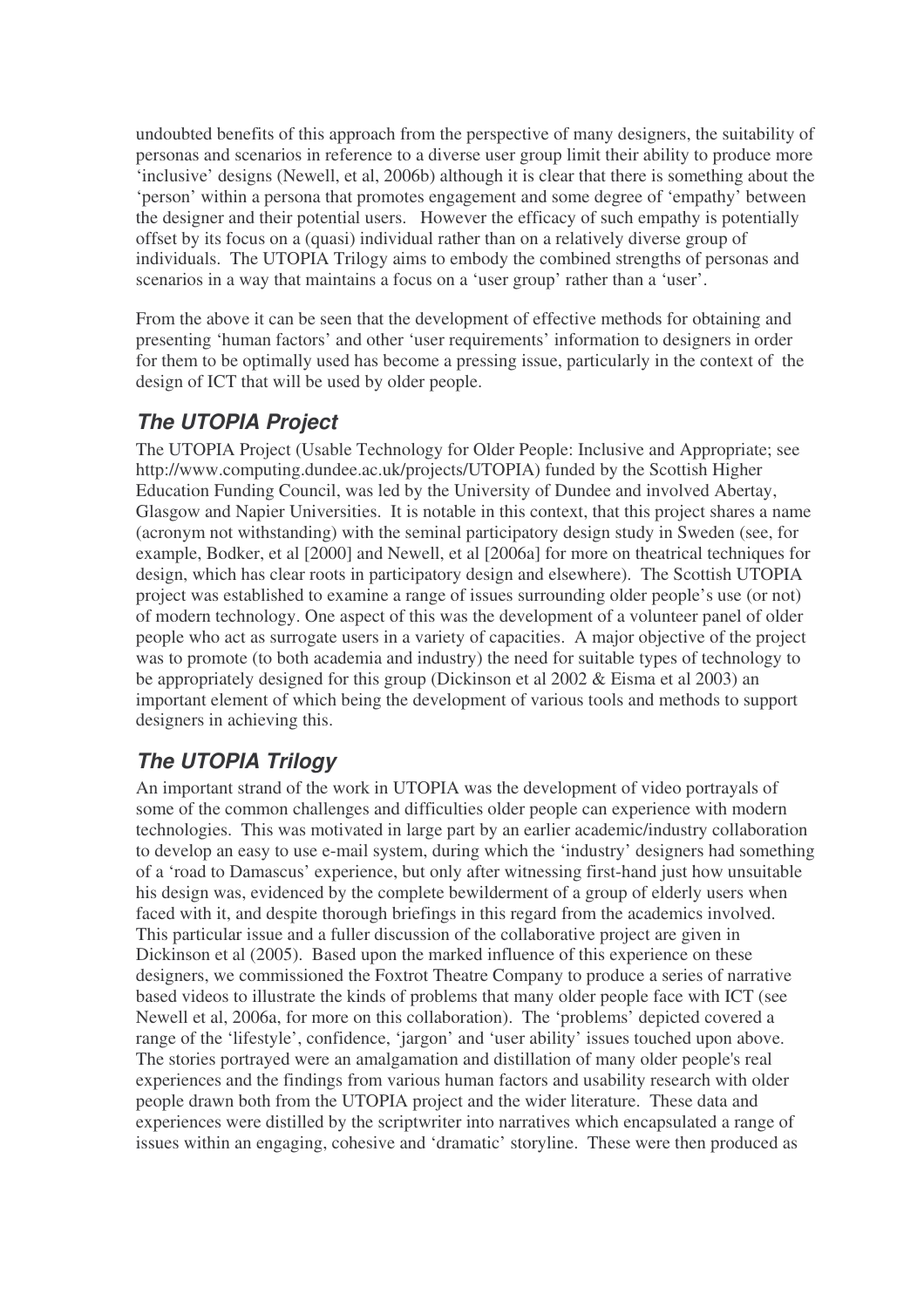short vignettes using professional actors, director, and crew. These vignettes formed the "UTOPIA Trilogy", which consisted of dramatizations of:

• A new (older) user of a mobile telephone

匠

- A new (older) user of email both at home and in a 'training' setting
- A new (older) user of a home PC dealing with a new peripheral device (a webcam)

Brief synopses of the final stories included in the trilogy are given in Figure 1 below.

| Fig 1 image Here<br><b>NB</b><br>Fig1image (B&W).tif<br>[Grayscale]<br>& Fig1image.tif<br>[Colour]<br>Sent as separate files<br>(individual panels)<br>in image should<br>line up with paras<br>on right) | Peter and Jane Buy a Webcam<br>Having been given her son's old computer, Jane has set about learning<br>the basics and now feels confident using it for email and word processing.<br>Having come across an article in a paper, she has decided to take the<br>plunge and buy a webcam so that she can talk to her daughter and<br>grandchildren in Australia. |  |  |
|-----------------------------------------------------------------------------------------------------------------------------------------------------------------------------------------------------------|----------------------------------------------------------------------------------------------------------------------------------------------------------------------------------------------------------------------------------------------------------------------------------------------------------------------------------------------------------------|--|--|
|                                                                                                                                                                                                           | <b>Sandy's Mobile Adventure</b><br>Sandy has been given his daughter's old mobile phone. He never uses it<br>but carries it around with him to keep her happy. Today he finally finds a<br>use for it when he locks himself out of his house                                                                                                                   |  |  |
|                                                                                                                                                                                                           | A few months later                                                                                                                                                                                                                                                                                                                                             |  |  |
|                                                                                                                                                                                                           | After his problems with the phone, Sandy's daughter gave him a quick<br>lesson and a cheat sheet of simple instructions. Sandy still doesn't use<br>the phone, but carries it with him in the car fully charged just in case.                                                                                                                                  |  |  |
|                                                                                                                                                                                                           | A year and a half later                                                                                                                                                                                                                                                                                                                                        |  |  |
|                                                                                                                                                                                                           | Since saving him a long walk home, Sandy has changed his attitude<br>towards mobile phones and now uses his frequently. Over a glass of wine<br>his daughter brings this change up                                                                                                                                                                             |  |  |
|                                                                                                                                                                                                           | <b>Email Experience</b><br>Peter is quietly jealous of his wife's confidence with using a computer, but<br>is too proud to admit it. One day he finds that she's left it on when she's<br>gone shopping. He decides that this is the chance to give email a go in<br>privacy                                                                                   |  |  |
|                                                                                                                                                                                                           | After the debacle of trying email on his own, Peter has bitten the bullet<br>and signed up to computer classes at the local university. He's feeling his<br>petulant self as ever                                                                                                                                                                              |  |  |
|                                                                                                                                                                                                           | Frustrated with his experiences so far, Peter decides to give email one<br>last try. The computer class is demonstrating a new cut down email<br>application which has been designed for simplicity, clarity and ease of<br>use                                                                                                                                |  |  |

Figure 1: Synopses of the three films in *The Utopia Trilogy* (running time 35 mins.)

A variety of audiences including academics, usability practitioners (with experience with 'non-typical' users) and older people from our volunteer panel viewed the Utopia Trilogy.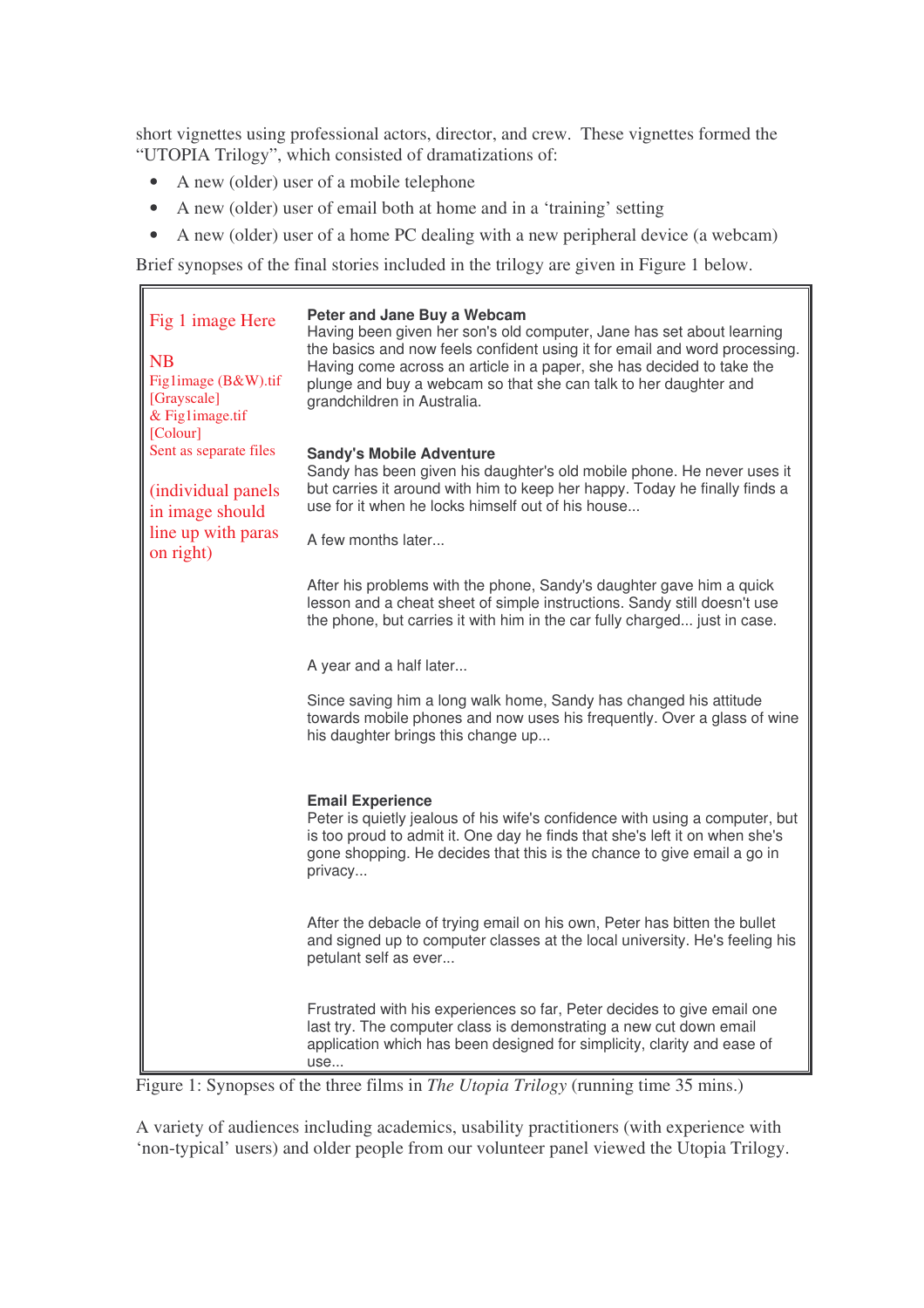Various 'focus group' and other discussions with these audiences suggested that the videos accurately portray the kinds of challenges which many older people experience with much new technology, and that as such, had the potential to 'enlighten' many ICT designers. (MORE - Alan – qualitative/anecdotal info from these screenings that supports the 'validity' of the trilogy)

(end with 'clearer question' - see new title)

# Method

Following the informal 'validation' of the Trilogy by the audiences mentioned above, it was decided to explore whether these videos could have some measurable impact on the type of 'mind set' indicated above, which seems common amongst ICT designers. Our experience has shown that undergraduate computing students are particularly likely to have such a mind set and as such we incorporate a 'user centred' practical project as part of their training which includes the evaluation of paper prototypes with small groups of older people. While this approach has had clear educational value, its organisation raises significant logistical and ethical challenges, not least of which is due to the profound inexperience of the undergraduates in dealing appropriately with older adults in this sort of context. Thus one of the motivations behind the development of the Trilogy was to serve as 'orientation training' in preparation for the 'user involvement' course activities, a requirement echoed by the 'road to Damascus' experience of the professional developers indicated above. Therefore the 'impact' to be assessed is at the level of general awareness rather than more detailed levels of 'understanding' or 'knowledge' of the content of the stories. This is based on the view outlined above that awareness (e.g. that older users are different from the designer) is effectively a prerequisite for seeking out appropriate kinds of 'user data' in order to achieve a more suitable design. This basic awareness is important despite the fact that the provision of relevant (to the user) and accessible (to the designer) 'user data' remains an ongoing challenge.

A "before and after" questionnaire was developed with the aim of addressing the potential impact on awareness. The eight items on the questionnaire were developed to reflect some of the relatively stereotypical 'attitudes' that often seem to be held by designers with regard to older people and ICT (see Figure 2). It can be seen that in relation to the Likert rating scale used, 'agreement' with these statements suggests an affinity with the 'mind set' that the videos are intended to challenge.

- 1.Most current interfaces are easy for most people to use.
- 2.Successful inclusive design is a matter of following the appropriate guidelines properly.
- 3.Older people are not interested in new technology.
- 4.A clear and comprehensive user manual is the key to usable technology.
- 5.Designing for older people is the same as designing for any niche market.
- 6.If an older person has difficulty with technology there will usually be a younger relative around who can help.
- 7.Older people have more in common than do younger people.
- 8.Specialist (rather than mainstream) companies should provide technology suitable for use by people with disabilities or impairments.

#### Response Categories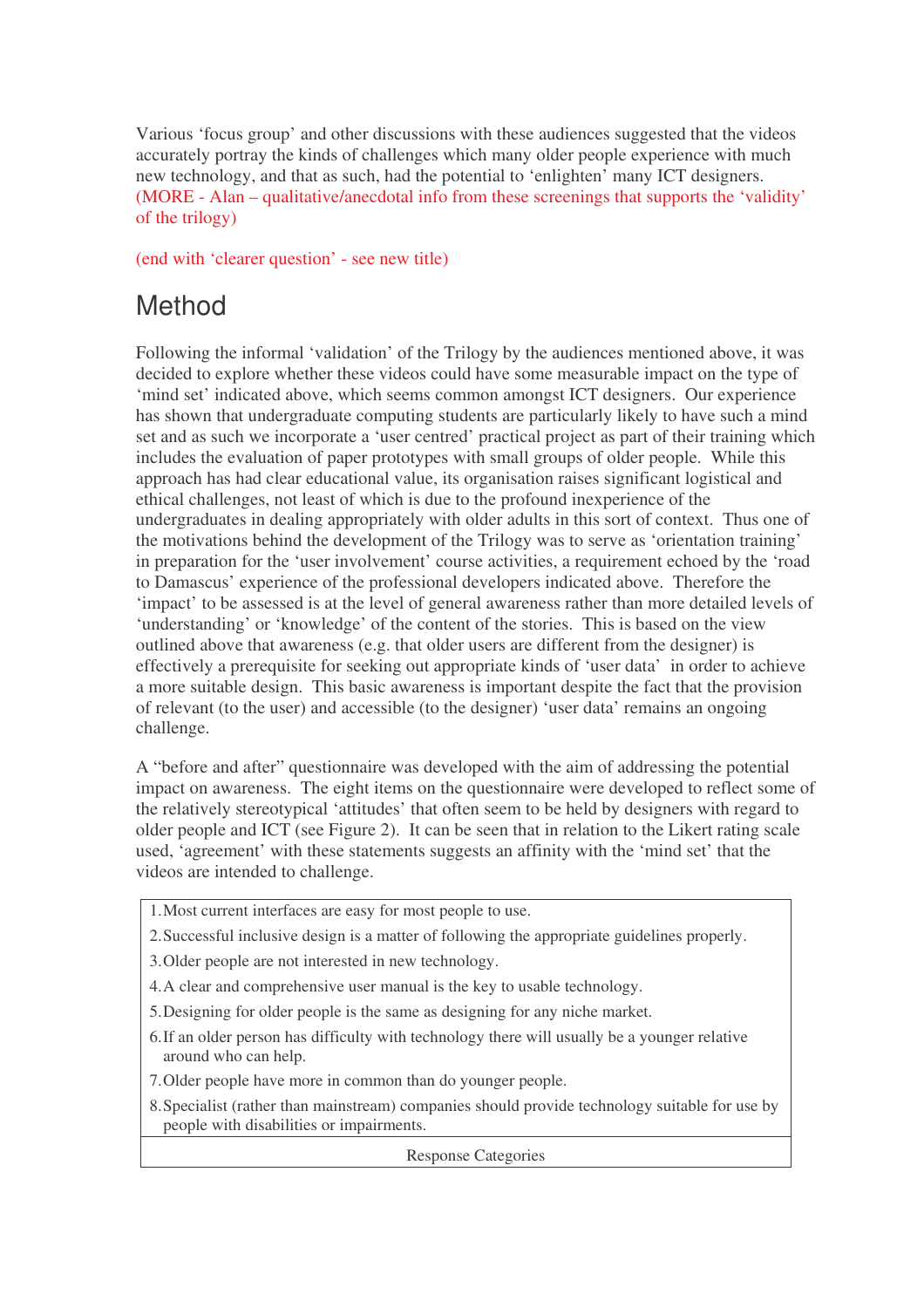| Strongly Agree | Agree | Neutral | Disagree | <b>Strongly Disagree</b> |
|----------------|-------|---------|----------|--------------------------|
|----------------|-------|---------|----------|--------------------------|

Figure 2: the eight 'attitude' statements and associated response categories

Initially, two opportunistic samples of potentially suitable respondents presented themselves. One was a first year class of Applied Computing undergraduates, who had not yet undergone any 'HCI' courses. The other consisted of HCI professionals and academics attending a workshop on older people at the HCI 2004 conference. Although involved in HCI (with many describing themselves as 'interface designers' or similar), most of this group did not have any particular experience with older people as users (the data from the few who did was not included in the analysis). However, it should be noted that there is a certain degree of self-selection bias in this group on the basis that they chose to attend a workshop on HCI and older adults. The existence of this bias can be construed as limiting the potential to measurably raise this group's awareness regarding older adults as users. Data from these initial samples and a comparison between them is presented below.

All groups viewed the videos under essentially the same circumstances. The UTOPIA Trilogy runs for about 35 minutes overall, and was apparently sufficiently engaging to the audiences such that no interruptions occurred during any screenings. Simply stated, a brief introduction would be given including an overview of the content of the videos and an indication of their role as the basis for subsequent discussion. For the 'before and after' questionnaires, respondents indicated their dis/agreement with each of the eight statements on a five point scale (Figure 2). They completed one set of responses before they had viewed the trilogy and these forms were all collected before the screening began. Although the opportunity to discuss any issues raised by the videos after they had been shown was indicated to the viewers, no explicit mention was made about the 'after' questionnaires until they were distributed on completion of the screening. Systematic replication while distributing the forms ensured that 'before' and 'after' response forms were correctly paired. Subsequently, further samples of suitable student groups have viewed the Trilogy and completed the questionnaire, both from Applied Computing at Dundee and elsewhere (we acknowledge the kind assistance of Dr. Nina Reeves, Department of Multimedia and Computing, University of Gloucestershire, in this regard) and the viewing sessions were all equivalent to that described above. An overall analysis of this larger sample is also presented below.

As indicated, these data reflect only the immediate impact of viewing the Trilogy, but not any longer term impact on the characterized 'mind set'. In order to address this, the initial (Applied Computing) undergraduate sample was followed up in their subsequent academic year. This was approached in a similar way to the now common practice of obtaining student feedback as part of course review procedures. Thus, in relation to the appropriate first year module the students were asked to rate how influential different elements of the module had been for them in considering the people who may use the applications they develop. Simply stated, this module involves an initial grounding in HCI and further lectures, the development of (paper) prototypes which are subsequently utilized to obtain feedback in user evaluation sessions with older people from our volunteer panel, followed by the 'completion' and documentation of their 'user centred' application. As mentioned above, the Trilogy videos were shown as 'orientation' prior to the 'user evaluation' sessions. The module elements included in this questionnaire were; the student's prior knowledge (reading etc.), the lectures, the process of developing their prototype, the feedback sessions with the older people, and the Trilogy session which also included some discussion of issues raised by the videos. Each element was rated on a five point scale (i.e. 'not influential', 'slightly influential',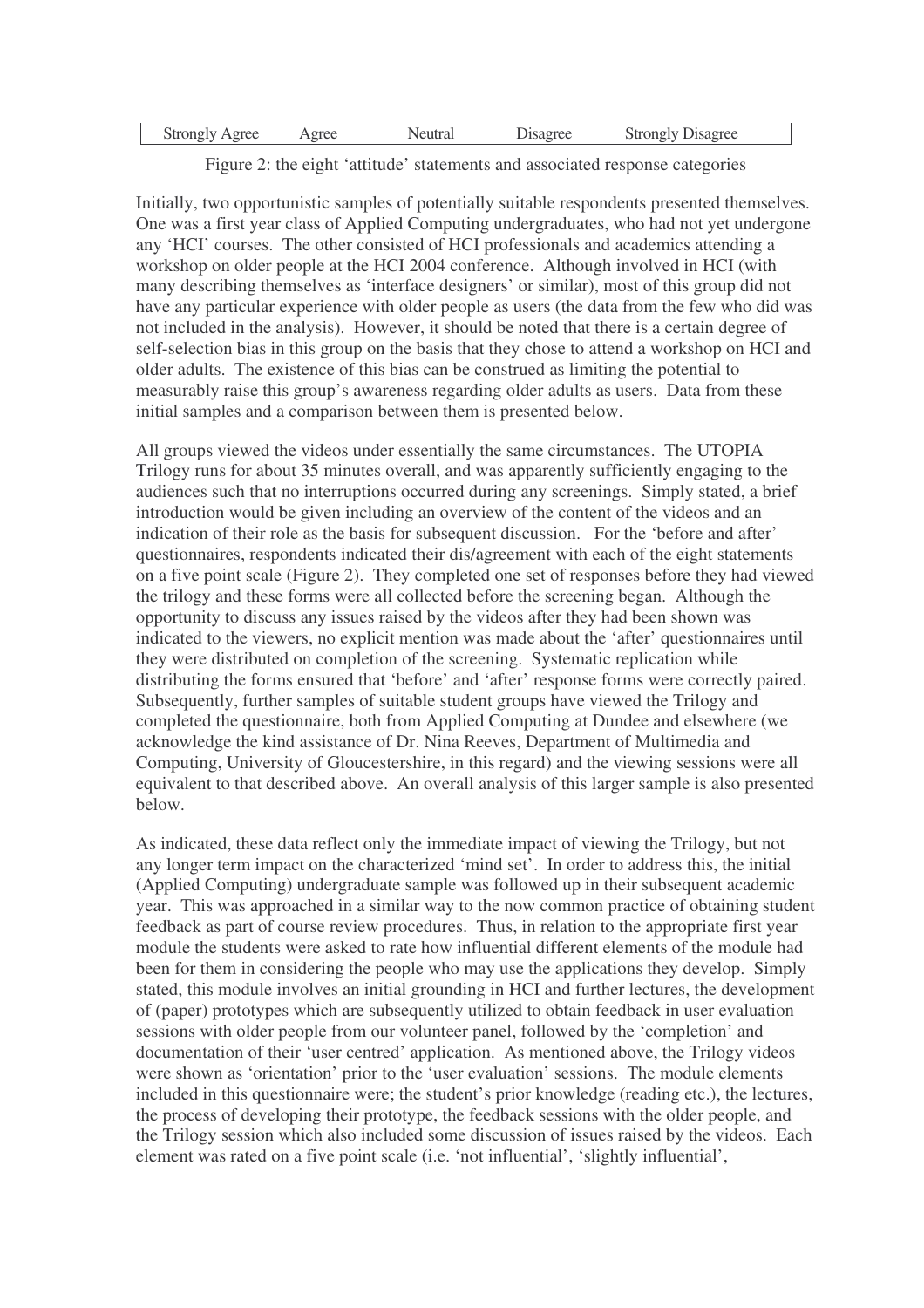'moderately influential', 'fairly influential', and 'very influential') and the students were asked to consider all the elements before giving a rating to each. The 'influence' questionnaires were distributed in a similar manner to other 'course review' material for anonymous completion and return (this occurred around eight months after this undergraduate group had viewed the Trilogy and completed the 'before' and 'after' forms).

The data from this questionnaire is also presented below, unfortunately the requirements for anonymity in obtaining course feedback disallowed 'within-subjects' analysis of the relationship between individual students' 'immediate' (i.e. 'before' and 'after') and 'delayed' (i.e. 'influence') responses. Beyond this, the disparate nature of the two questionnaires disallowed a meaningful examination of their connection using 'within-groups' analysis. This is unfortunate as it may have been informative to explore any relationship between (for example) the extent to which an individual's awareness was raised and their subsequent perception of how influential that experience had been. We are currently looking into how we might address this in the future.

# **Results**

As mentioned above an initial analysis was carried out on the responses of the two samples. One group consisted of first year Applied Computing undergraduates (N=40). The second group was made up of HCI professionals and academics (N=51). An analysis of variance for the responses (averaged across all statements, which gave acceptably normal distributions and thus allowed examination of interaction effects) showed a significant 'improvement' between the 'before' and 'after' responses across both groups  $(F(1, 89) = 40.96, p < .0001)$ , see Figure 3. Figure 3 also shows that the HCI group showed more 'disagreement' overall than did the undergraduates  $(F(1, 89) = 27.51, p < .0001)$ . The effects of these two factors also interacted significantly  $(F(1, 89) = 10.59, p = .0016)$  such that the Undergraduates' responses showed a greater extent of change than did those of the HCI group. It is worth noting that examination of the distributions in this analysis indicates the results are not due to floor or ceiling effects.



Figure 3: Averaged ratings given to all 'before & after' statements by computing undergraduates and HCI researchers

A more detailed breakdown of these groups' responses (see Figure 4) shows that the overall pattern of effects is similar across the different statements. One exception is the marked difference in views about the utility of user manuals (Statement 4), which may be due to different levels of experience between the undergraduates and the HCI professionals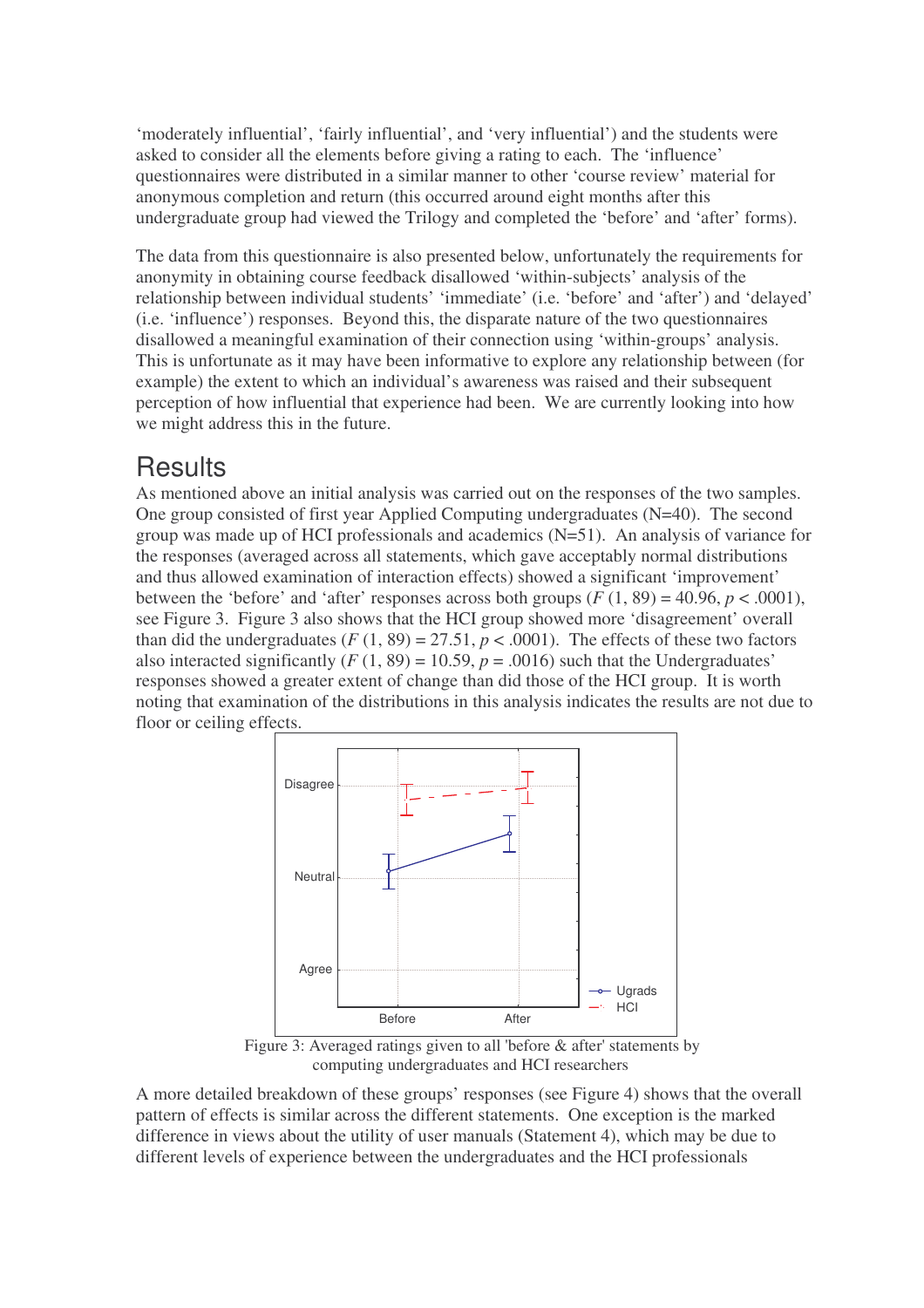regarding the; quality, usefulness, usability, and actual usage (by 'end users') of such documentation. A similar but smaller disparity can be seen for Statement 1; "Most current interfaces are easy for most people to use", which also seems to be an issue that the undergraduates changed their view on the most, having seen the videos.



Figure 4: Difference in 'before & after' ratings for all statements, between undergraduates and HCI researchers.

These findings suggest that this approach can have an impact on the mind set of people involved (or soon to be) in the design of ICT for older people. As described above, subsequent to this analysis, the undergraduate data has been supplemented by further samples of (mostly 'computing') students with varying degrees of exposure to HCI issues. This larger sample (N=198) replicated the overall significant change in 'before' and 'after' responses reported above  $(F(1, 196) = 138.88, p < .0001)$  and as can be seen in Figure 5, the overall pattern of responses across statements is consistent with the initial smaller undergraduate sample although there is a slight tendency for more 'disagreement' overall in the larger sample.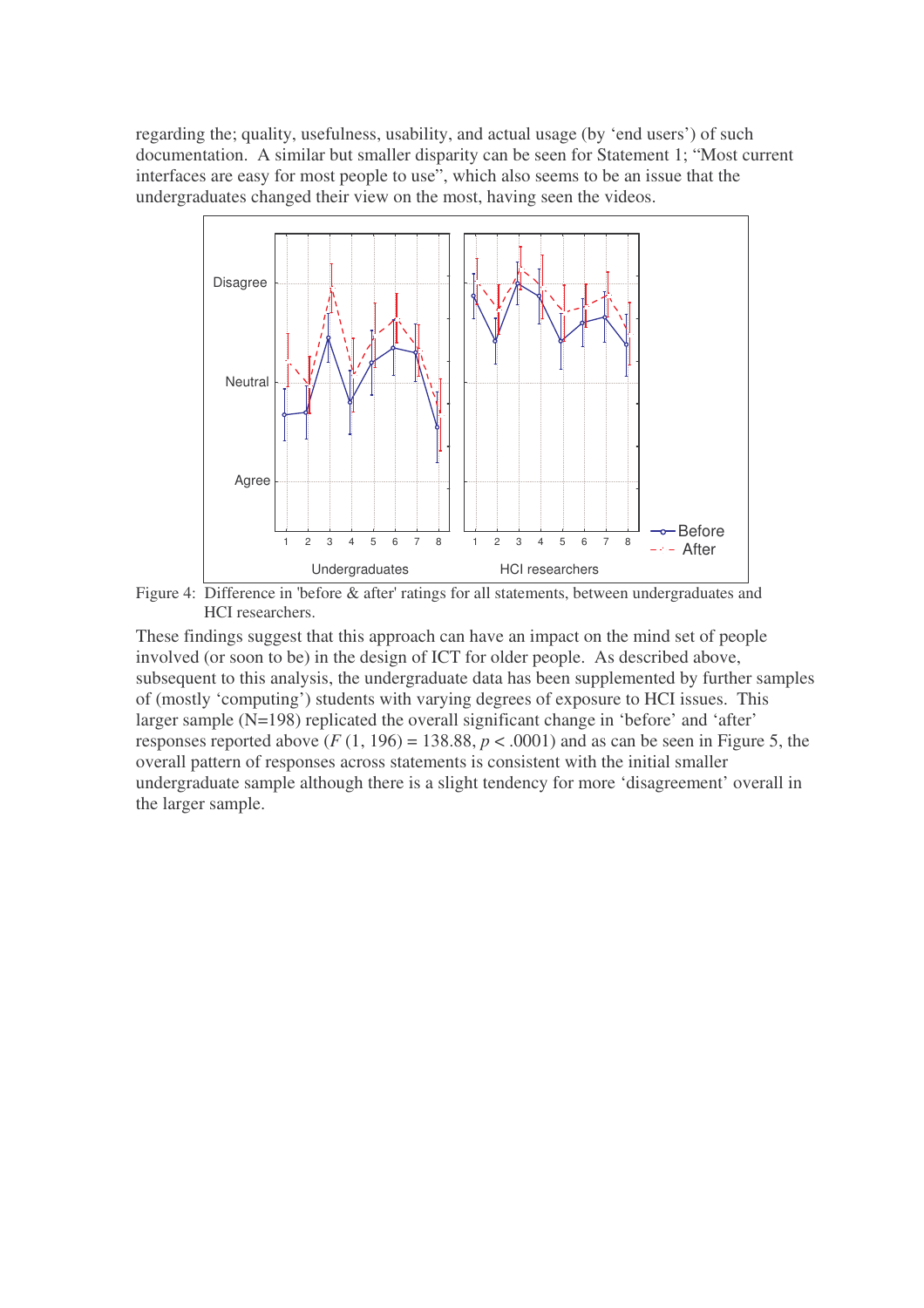

Figure 5: Difference across 'before  $\&$  after' ratings by larger undergraduate sample (N=198).

Finally, an analysis of the 'influence' questionnaires was carried out. As mentioned above these were completed by students involved in the initial 'before & after' sample and it would have been potentially informative to examine the relationship between these sets of ratings. However, constraints of anonymity for the student feedback did not allow such 'within subjects' analysis between the 'influence' data to the earlier 'before & after' data. Figure 6 shows that no striking differences emerged between the perceived influence of the different module elements, with the averaged ratings falling between 'fairly' and 'moderately' influential (i.e. below 'very', and above 'slightly' and 'not'). However, it can be seen that meeting (and getting feedback on 'paper' prototypes from) the older volunteers, and watching and discussing the UTOPIA trilogy are considered the most (and similarly) influential.



Figure 6: Ratings for degree of influence for different module elements.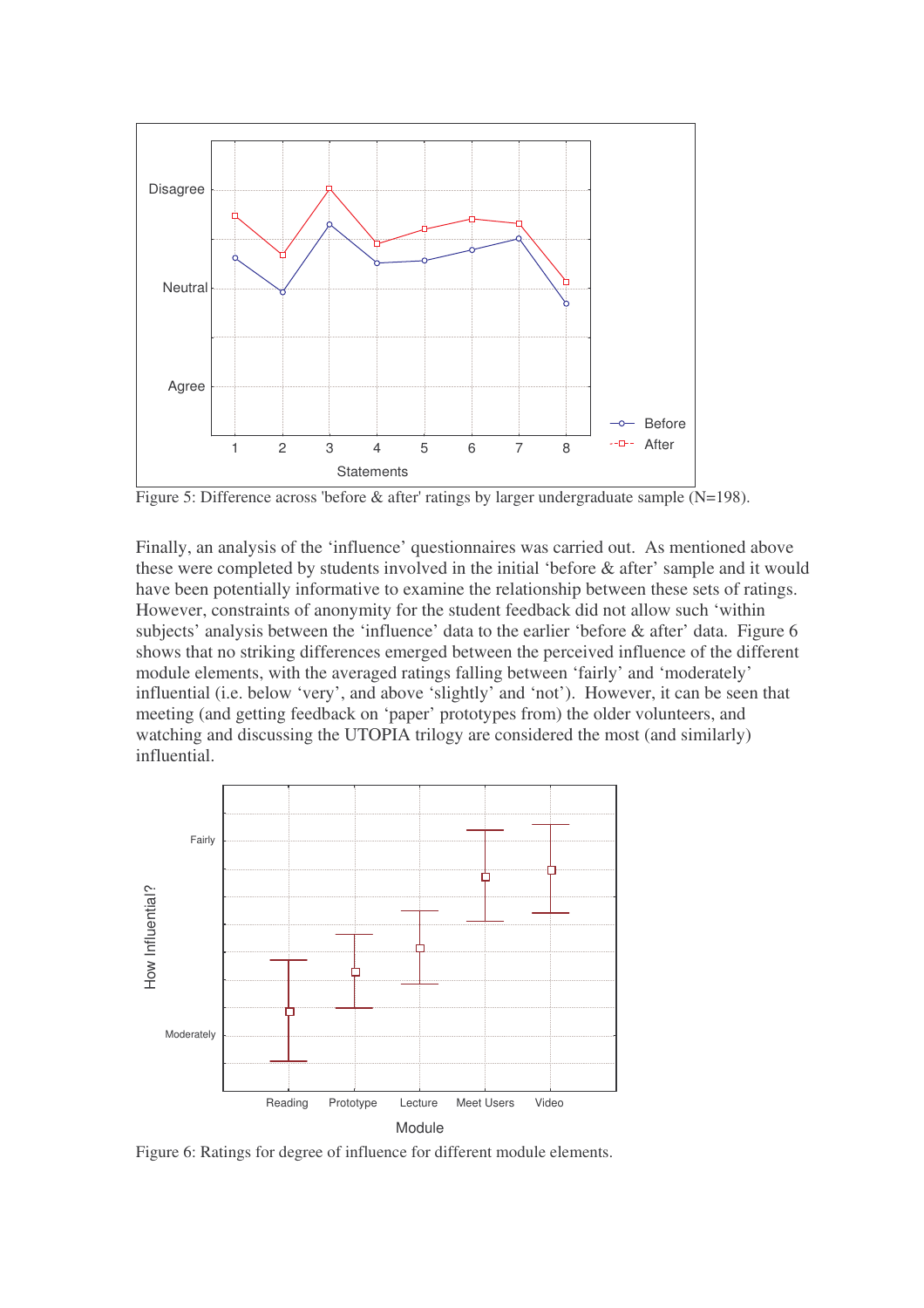Comparisons between the ratings for the individual module elements using a Wilcoxon matched pairs test indicated that the only significant differences among the 'influence' ratings for the different module elements were between 'Reading' and 'Video' (N=43,  $Z=2.52$ ,  $p = .011$ ) and between 'Reading' and 'Meet Users' (i.e. meeting with the older volunteers) (N=43, Z=2.44, *p* = .014).

## **Discussion**

Following previous success in the use of video as an element in the communications link between older users and designers (McKenna et al, 2003, and see Newell et al, 2006a) there seemed potential to use this medium to convey insights about older users of ICT to designers. This initial venture focused mainly on common issues and indicated some of the general motivations and difficulties older people often have with regard to using ICT. Thus the main expected impact was in relation to the general insight that many potential users can have very different relationships with ICT than its designers. The questionnaire results suggest that the UTOPIA Trilogy can have some degree of impact in this regard which is in line with anecdotal indications from some of our industry contacts. Acquiring this general insight about the diversity of the older population is an important step if designers are to appreciate the need to investigate further the diversity of their preferences and requirements and gather relevant information so that the resulting design is more suitable for use by a wider range of people. On the one hand there is a need to direct these sorts of message to the professional design community and it is hoped that the UTOPIA Trilogy is a step in that direction. On the other hand there is potential for relatively greater impact if this 'message' can be conveyed earlier during the formative education of those aiming for careers involving ICT design.

The importance of this insight regarding the diversity of 'user populations', is addressed for our undergraduates by the provision of modules incorporating direct interaction with older people, an approach which currently seems to be far from widespread. While these are undoubtedly successful course elements, there are significant ethical, logistical, administrative, financial and educational challenges in regard to there satisfactory implementation, which may seem somewhat prohibitive for other institutions which might otherwise consider similar approaches. Therefore, while not in any way a replacement for 'the real thing', an encapsulation of some of the main background issues on video has potential to be a useful complement to the other ways of highlighting the role of users in interface design. Our experience has also shown they can act as a helpful orientation for students in preparation for 'the real thing'.

The UTOPIA Trilogy was an initial foray into this approach and much was learned from the process (see Newell at al, 2006a). It is extremely important to ensure that the researchers, script-writer, director, producer and the actors are all aware of the various agendas involved in producing an effective video. The tension between the artistic requirements of a rich and rewarding story and the scientific requirement of conveying particular issues accurately needs to be carefully managed to ensure that the videos encapsulate a satisfactory balance. There is also tension between a narrative which primarily raises awareness of issues and one which aims to convey "information" or other forms of prescriptive guidance and in the present case we opted for the former.

There were also constraints due to time/budget pressures, which seem to have compromised some of the surface qualities of the productions. The scripts, for example, could have benefited from an additional developmental session with an invited audience where the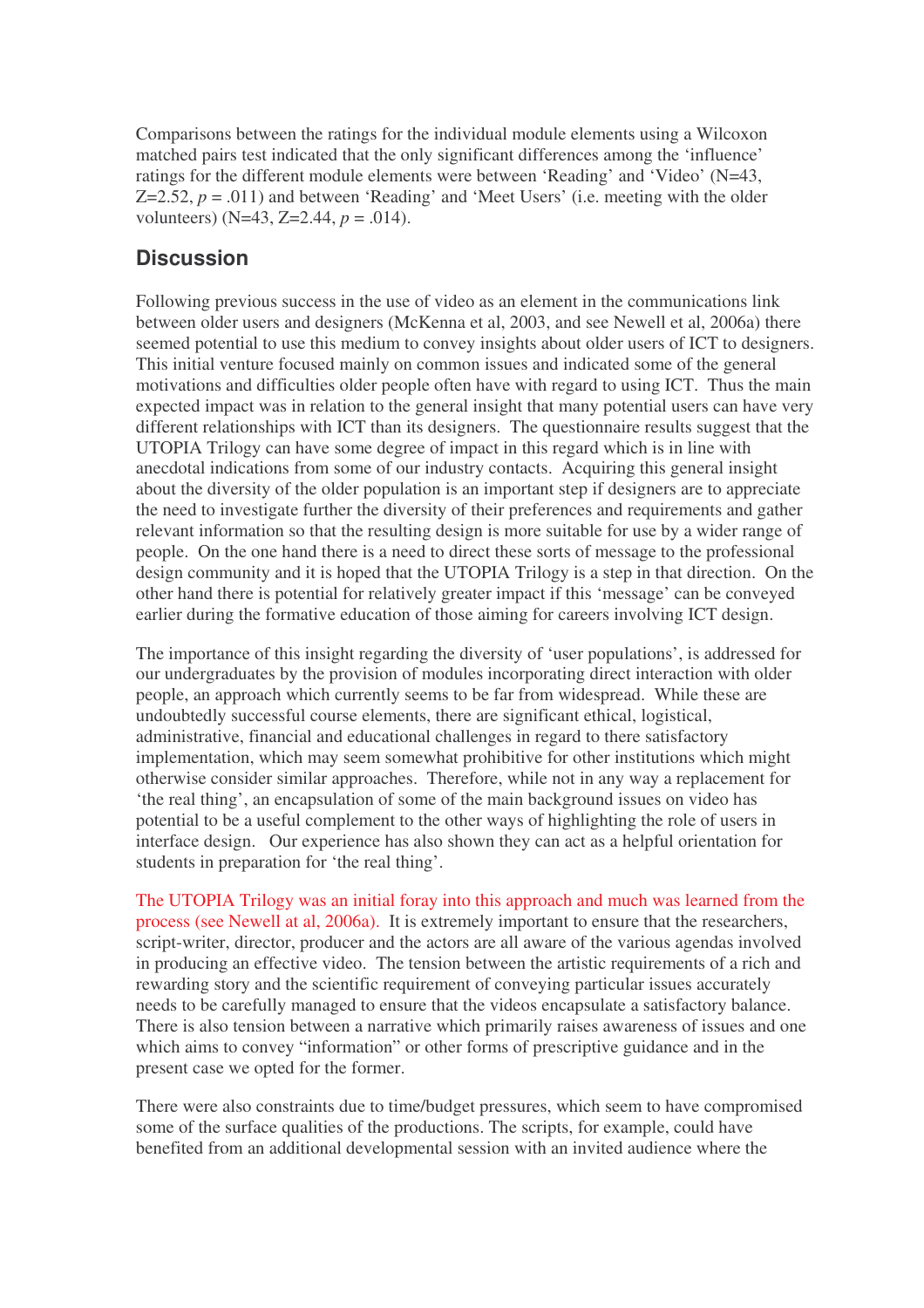actors, using the script, acted out what had been developed so far. Comments from the audience, researchers and 'older participants' in the project, could have been added at that stage and the script be sharpened up in places. The planning of the video shoot is based on the script, and once the shoot is concluded (particularly if further shooting days are disallowed by the timetable/budget, as was the case here) there is only so much that can be done in the cutting room. We thus aim to further refine the process so that the outcome can be "tighter", and possibly cover a greater range of the challenges experienced by older people. There will, however, be some interesting challenges exploring how well this approach can convey relatively more 'detailed' (or otherwise 'instructional' for the designer) information about users. One video cannot achieve everything and it is important to use this approach where it is likely to be most effective, and for all the parties to have a clear idea of the particular purpose of the final production.

In this instance, the aim was for a very general, overall 'message' regarding the idea that other people can have a very different 'relationship' with technology, and that this would be complemented as appropriate with slightly more specific 'messages' about some of the types of difficulty older people often encounter (e.g. the use of 'jargon'). This helped to shape the decision to focus on well established technologies, such as the PC and mobile 'phone, with two of the vignettes relating to the PC (one in relation to using software applications and the other to the management of hardware, peripherals etc.). In a variety of ways these three aspects of the use of modern technology are becoming effectively necessary in today's society and thus seemed to provide suitable 'case studies'. We believe that this combination of general 'messages' about older users in the context of established mainstream technologies makes the UTOPIA Trilogy a good facilitator for discussion on associated issues in this area and also as a relatively efficient surrogate for interaction with actual users.

Theatrical techniques for augmenting the communication links between designers and users has been shown in other areas to be very effective in stimulating discussion, and thus we will continue investigating the use of this and other techniques both in conjunction with videos and live performances for advancing and promoting the "inclusive design" message within the design community. We are also investigating ways in which we can more closely link such theatrical presentations to scientific and demographic data about older users, so that the messages in such presentations can be more grounded in scientific data, whilst still retaining the impact characterized by this genre. Any readers interested in viewing or otherwise utilising the UTOPIA Trilogy should contact the corresponding author as the videos can be made available on CD-ROM.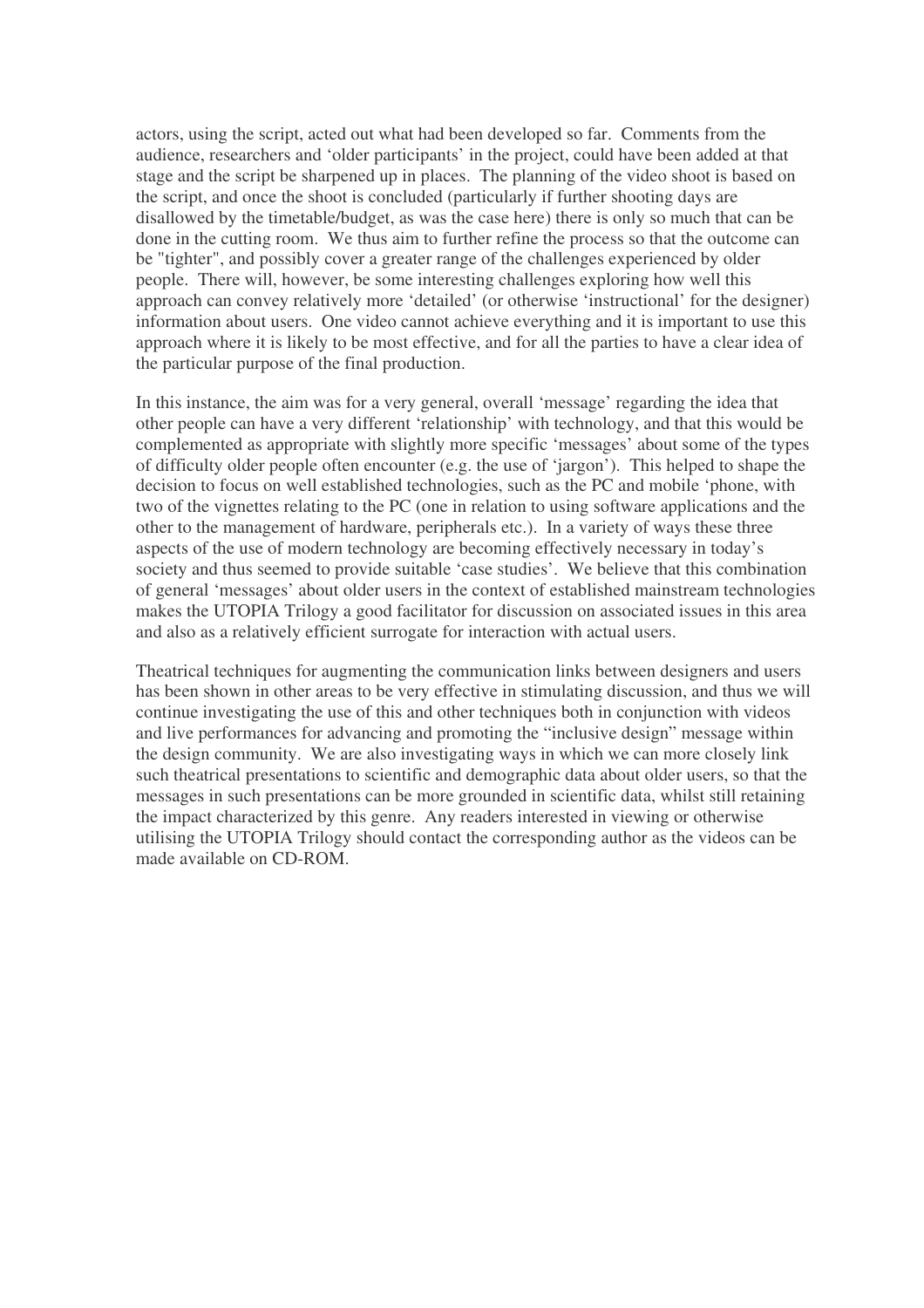#### References

J.Blomberg, M Burrell, G Guest, (2002) An ethnographic approach to design, in: The Human-Computer Interaction Handbook, **2** .pp 964- 986

Boal, A. (1995). The Rainbow of Desire, Routledge, London,

Bodker, S., Ehn, P., Sjogren, D. & Sundblad, Y. (2000) "Co-operative design – perspectives on 20 years with 'the Scandinavian IT model'" Report for CID (CID-104) Royal Institute of Technology, Stockhom, Sweden. ISSN 1403-073X

Benyon, D., Macaulay, C. (2002) Scenarios and the HCI-SE design problem, *Interacting with Computers* 14, 397-405.

Carmichael, A. (1999) Style Guide for the Design of Interactive Television Services for Elderly Viewers, Independent Television Commission, Winchester. Available at http://www. computing.dundee.ac.uk/projects/UTOPIA/publications/Carmichael%20-%20DesignStyleGuideFinal.pdf

Carroll, J. (1997) Scenario-Based Design, in: Helander M. et al (Eds.), Handbook of Computer Interaction Elsevier Science B.V.

Charness, N. and E. A. Bosman (1990). Human factors and design for older adults. Handbook of the Psychology of Aging. (Eds.) J. Birren, K. Schaie, San Diego, California, Academic Press, Inc. **2:** 446 - 463.

Cooper, A. (1999) The inmates are running the asylum. Macmillan, USA,

Coyne, K. & Nielsen, J. (2002) Web Usability for Senior Citizens, Nielsen/Norman Group,

Czaja, S. and C. Lee (2003). Designing computer systems for older adults. (in) The Human-Computer Handbook: fundamentals, evolving technologies and emerging applications. (Eds) J. Jacko and A. Sears. Mahwah, NJ., Lawrence Earlbaum Associates**:** 413-427.

Danowski, J. A. & Sacks, W. (1980) Computer Communication and the Elderly, Experimental Aging Research 6 (2) 125-135.

Diaper, D. & Worman, L. (2003) Two Falls out of Three in the Automated Accessibility Assessment of World Wide Web Sites: A-Prompt v. Bobby, in: Johnson, P. & Palanque, P. (Eds.) People and Computers XVII, Springer-Verlag,

Dickinson, A., Eisma, R., Syme, A. & Gregor, P. (2002) UTOPIA: Usable Technology for Older People: Inclusive and Appropriate, in: Brewster, S. & Zajicek, M. (Eds.) A New Research Agenda for Older Adults, Proc. BCS HCI, London, pp. 38-39.

Dishman, E. (2003) Designing for the New World, in: Laurel, B. (Ed.) Design Research, MIT Press, pp 41-48.

Docampo-Rama, M., de Ridder, H. & Bouma, H. (2001). "Technology generation and age in using layered user interfaces." Gerontechnology **1**(1): 25-40.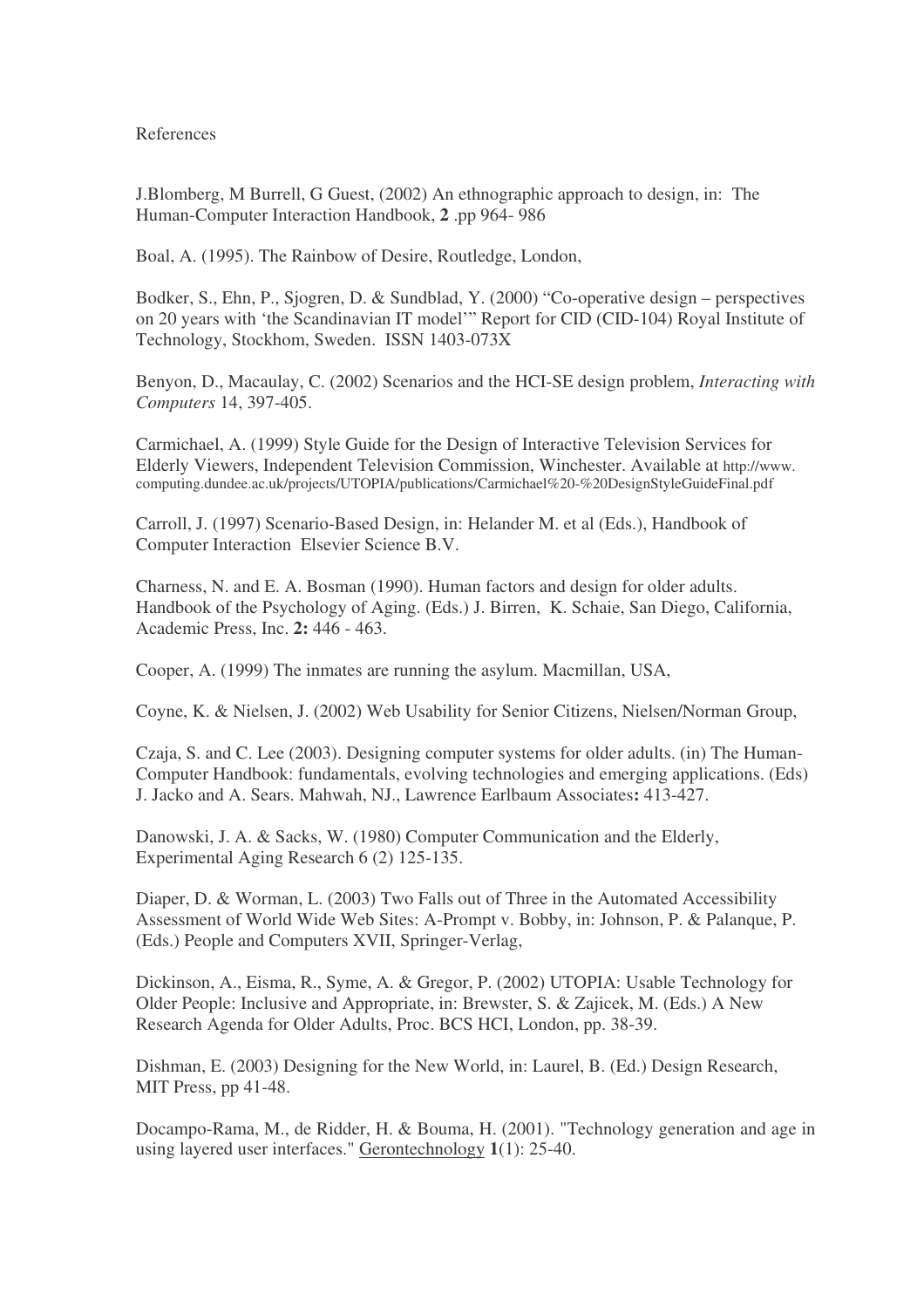Eisma, R., Dickinson, A., Goodman, J., Mival, O., Syme, A. & Tiwari, L. (2003) Mutual inspiration in the development of new technology for older people, Include 2003, London, pp.7:252-7:259

Eisma, R., Dickinson, A., Goodman, J., Syme, A., Tiwari, L., & Newell, A. (2004) Early user involvement in the development of Information Technology-related products for older people, Universal Access in the Information Society, 3/2, pp.131-140.

Fozard, J., L. (1990). Vision and Hearing in Aging. In, Handbook of the psychology of aging. (Eds.) J. E. Birren and K. W. Schaie. London, Academic Press**:** 150-170.

Gregor, P., Newell, A., (2001) Designing for dynamic diversity - making accessible interfaces for older people, in: Jorge, J., Heller, R. & Guedj, R. (Eds.) Proceedings of the 2001 EC/NSF workshop on universal accessibility of ubiquitous computing: providing for the elderly, A.C.M, pp. 90 -92.

Gregor, P., Sloan, D. & Newell, A. (2005) Disability and technology: building barriers or creating opportunities, in: Zelkowitz, M. (Ed.), Advances in Computers, Elsevier Academic Press, pp. 284-346

Hawthorn, D. (2000) "Possible implications of aging for interface designers." Interacting With Computers **12**(5): 507-528.

Hawthorn, D. (2002) Issues related to application complexity when designing for older users, SIGCHI-NZ Symposium, Palmerston North.

Keates, S., Lebbon, C. & Clarkson, P. (2000) Investigating industry attitudes to universal design. In RESNA 2000. Orlando, USA, pp 276-278

Kelly, B. (2002) WebWatch: An Accessibility Analysis of UK University Entry Points, Ariadne, Issue 33. http://www.ariadne.ac.uk/issue33/web-watch/

Kelly, P. L. and K. H. E. Kroemer (1990). "Anthropometry of the elderly: status and recommendations." Human Factors **32,** (No.5): pp 571 - 595.

McKenna, S., Marquis-Faulkes, F. Newell, A. & Gregor, P. (2003) "Scenario-Based Drama as a Tool for Investigating User Requirements with Application to Home Monitoring for Elderly People" Proceedings of the 10th International Conference on Human-Computer Interaction, Crete.

Newell, A., Carmichael, A., Morgan, M. & Dickinson, A. (2006a) "The use of theatre in requirements gathering and usability studies" Interacting with Computers, **18**(5), pp.996- 1011

Newell, A., Dickinson, A., Smith, M. & Gregor, P. (2006b) "Designing a Portal for Older Users: A Case Study of an Industrial/Academic Collaboration" *Transactions on Computer-Human Interaction*: 13(3), 347-375.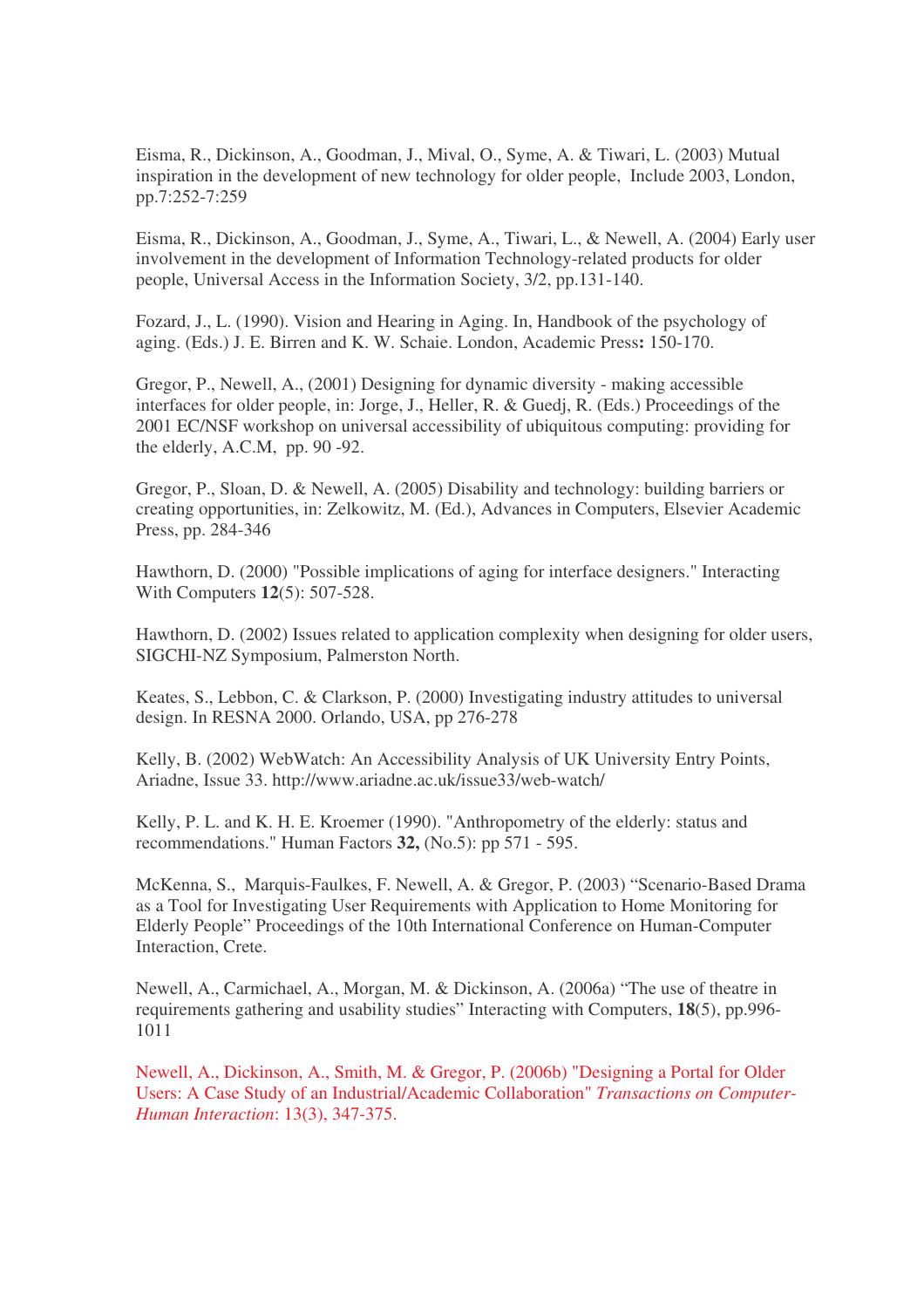Newell, A. F. & Gregor, P. (1999) "Extra-ordinary human-machine interaction: what can be learned from people with disabilities?" Cognition Technology and Work, 1(2), pp.78-85.

Newell, A., Gregor, P., (1997) Human computer interfaces for people with disabilities, in: Helander, M. (Ed), Handbook of Human-Computer Interaction, Elsevier Science, pp. 813- 824,

Newell, A. & Gregor, P. (2000) User Sensitive Inclusive Design, in: Scholtz J. & Thomas, J. (Eds.) CUU 2000 First ACM Conference on Universal Usability, pp.39-44.

Office of the e-Envoy, (2002a), Guidelines for UK Government websites: Illustrated handbook for web management teams (May 2002), see; http://www.e-envoy. gov.uk/oee/oee.nsf/sections/webguidelines-handbook-top/\$file/handbookindex.htm

Office of the e-Envoy, (2002b), Guidelines for UK government websites: Framework for local government (August 2002), see; http://www.eenvoy.gov.uk/oee/ oee.nsf/ sections/webguidelines-handbook-top/\$file/handbookindex.htm)

Office of the e-Envoy, (2002 c) Government Metadata Standard (April 2002), see; http://www.e-envoy.gov.uk/oee/oee.nsf/sections/guidelines-metadata/\$file/index.htm

Rabbitt, P. & A. Carmichael (1994). Designing communications and information-handling systems for disabled and elderly users. In, J. Snel and R. Cremer (Eds.) Work and aging: A European perspective.. London, Taylor and Francis Ltd.**:** 173-195.

Robey, D., & Markus, M., (1998) Beyond Rigor and Relevance: Producing Consumable Research about Information Systems, Information Resources Management Journal, 11, pp. 7- 15

Sloan, D., Gregor, P., Booth, P. & Gibson, L. (2002) Auditing Accessibility of UK Higher Education Web sites, in: Novick, D. & Scholtz, J. (Eds), Interacting with Computers, 14 (4) Elsevier Science, pp.313-325.

Thatcher, J. (2003) Web Accessibility - What not to do, available at; http://www.jimthatcher. com/whatnotp.htm,

Williamson, K., Bow, A. & Wale, K. (1997) Older People and the Internet, Link-Up, March, pp. 9-12, available at: http://infotech.monash.edu/itnr/reports/olderp2.html.

World Wide Web Consortium (1999) Web Content Accessibility Guidelines 1.0, (May 1999), available at: http://www.w3.org/TR/WCAG10.

World Wide Web Consortium (1998) Cascading Style Sheets, level 2, (May 1998), available at: http://www.w3.org/TR/REC-CSS2.

Zajicek, M. (2004) Successful and available: interface design exemplars for older users, Interacting with Computers, 16, Elsevier Science pp 411-430.

Zajicek, M. (2005) Older Adults: Key factors in design. In A perhonen et al (Eds.) Future Interaction Design, Springer – Verlag, London, pp 411-430.